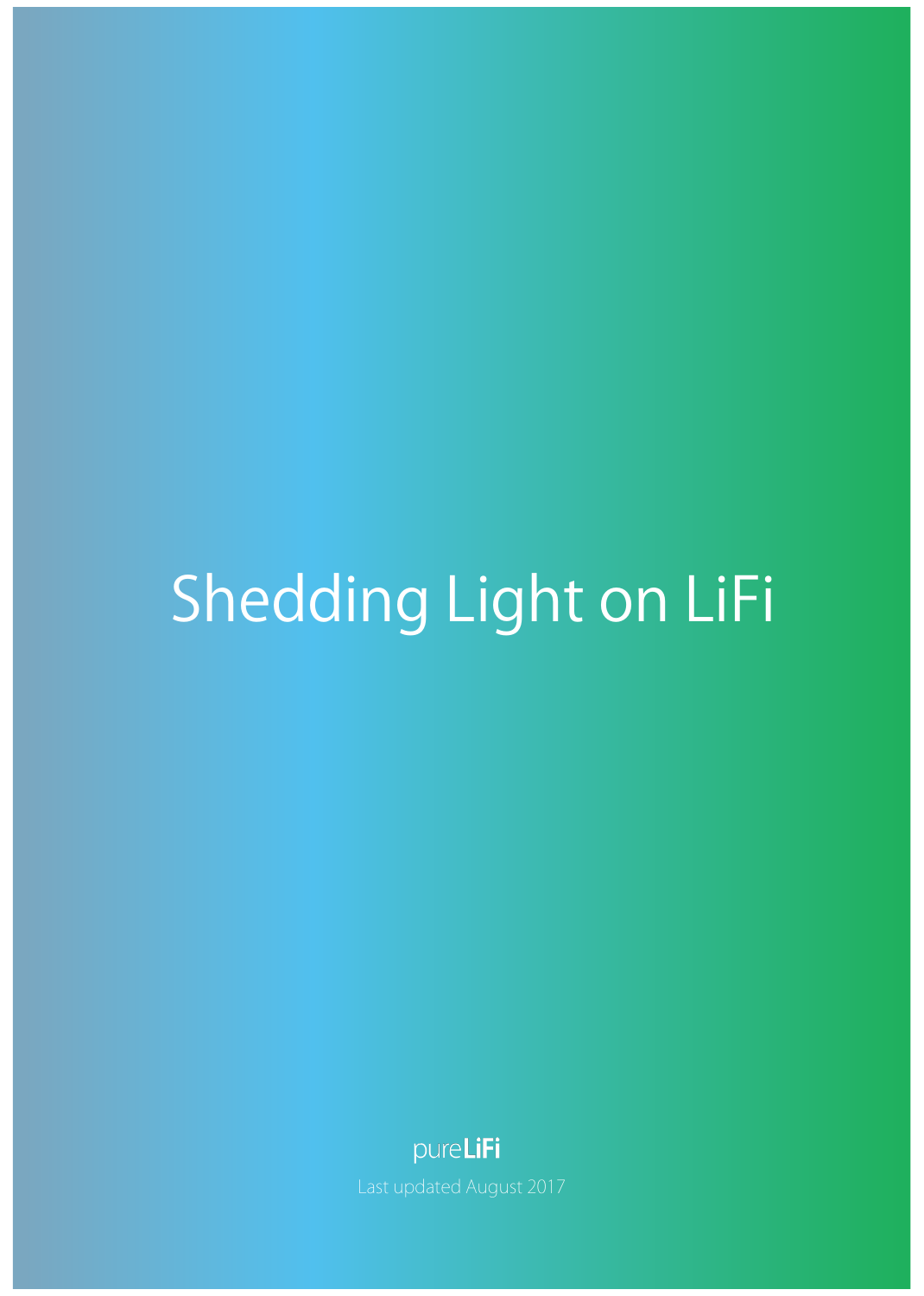## Shedding Light on LiFi

For many of us Wi-Fi feels omnipresent. Wireless data has become an essential commodity in our daily life, synonymous with electricity and lighting. Wi-Fi is everywhere; our neighbours have it, it's free in shops, restaurants, trains and airports. We all know and understand the benefits of Wi-Fi, but what is LiFi and why is it so significant? connected future?

LiFi is important because it opens up a spectrum of connectivity that is 1000 times greater than Wi-Fi.



LiFi, like Wi-Fi, enables electronic devices

like laptops, tablets, and smartphones to connect wirelessly to the internet. Wi-Fi achieves this using radio frequencies, but LiFi achieves this using the light spectrum which can enable unprecedented data and bandwidth.

It's important to consider that wireless data is required for more than just our traditional connected devices – today our televisions, speakers, headphones, printer's, VR goggles and even refrigerators use wireless data to connect and perform essential communications. In fact, it is predicted that by the year 2020 there will be 20 billion devices wirelessly connecting to the internet. Additionally, almost 80% of the wireless data is being consumed in the form of bandwidth intensive video that enables popular software and applications such as social media, video streaming services such as Netflix, virtual and augmented reality.

Radio frequency technology like Wi-Fi is running out of spectrum to support this digital revolution and LiFi can help power the next generation of immersive connectivity.



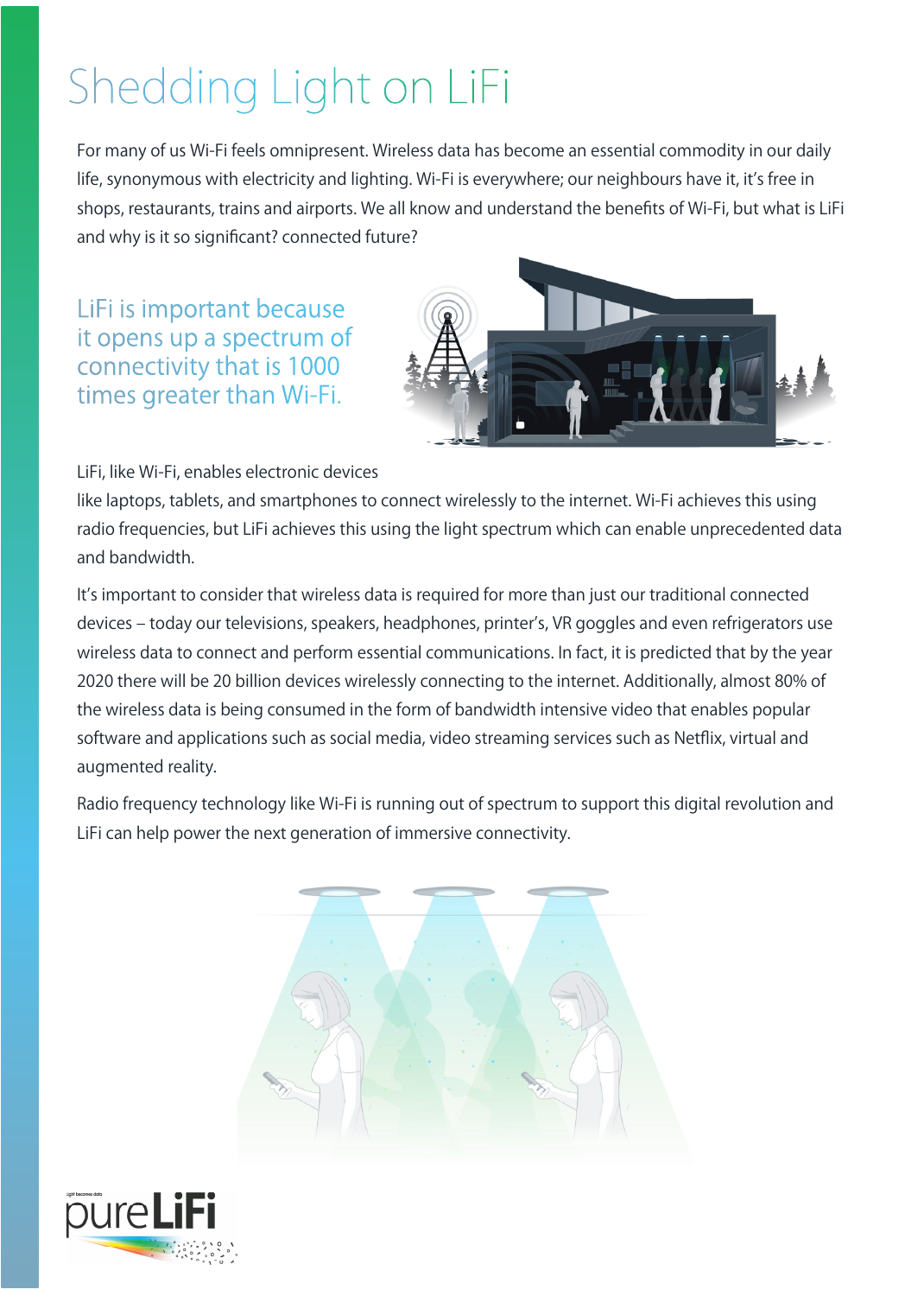### The difference between LiFi and Wi-Fi?

#### Congestion

Wi-Fi uses radio frequencies, and these are very limited. Devices computers, laptops, printers, smart TVs, smartphones and tablets must compete for bandwidth. The emergence of more and more Wi-Fienabled things e.g. refrigerators, watches, cameras, and offloading from cellular is causing congestion, and degrading data communications. Li-Fi uses the frequencies of light waves, which are 1000 times more plentiful than radio frequencies and do not interfere with radio frequencies.

#### **Density**

Imagine an office of 460 sq metres with 80 employees working on tablets and laptops wirelessly. Typically for every 200 square metre there would be one wireless Wi-Fi router providing approximately 1 Gbps. This would mean there would be a total of 2 Gbps for the entire office to share. However, imagine that the entire lighting structure of the office was LiFi enabled. Even if conservatively the office only had 100 lights in the ceiling that would provide more than 4 Gbps for the office to share and if that's not enough all you have to do is add more lights. However, you can't add more Wi-Fi routers as they interfere with each other. The amount of available data per square metre of space in a room will always be greater with LiFi.

#### **Security**

Radio waves pass through walls and ceilings. Light doesn't. Therein lies the difference in data security between Wi-Fi and LiFi. An intruder or hacker, outside a building can tap into the Wi-Fi data communications of computers inside the building. Data communicated via LiFi can only be accessed where the LED light illuminates.

#### **Safety**

Wi-Fi creates Electromagnetic Interference (EMI), known to interfere with airplanes' instruments and equipment in hospitals, and is potentially dangerous in hazardous operations, such as power/nuclear generation or oil and gas drilling. Li-Fi uses light instead of radio waves, which is intrinsically safe and does not create EMI.

#### Speed

The older versions of the Wi-Fi standard, like IEEE 802.11a/g, specify data rates up to 54Mbps. However, the newer Wi-Fi standards, like the 802.11ac provide technologies that can extend these data rates to 1Gbps and beyond. Indeed, the 802.11ad can achieve data rates of up to 7 Gbps. The University of Edinburgh, pureLiFi's partner and home to Prof. Harald Haas – "the father of Li-Fi", has shown transmission data rates of 11Gbps from a single LED. This shows great promise of this rapidly maturing technology.